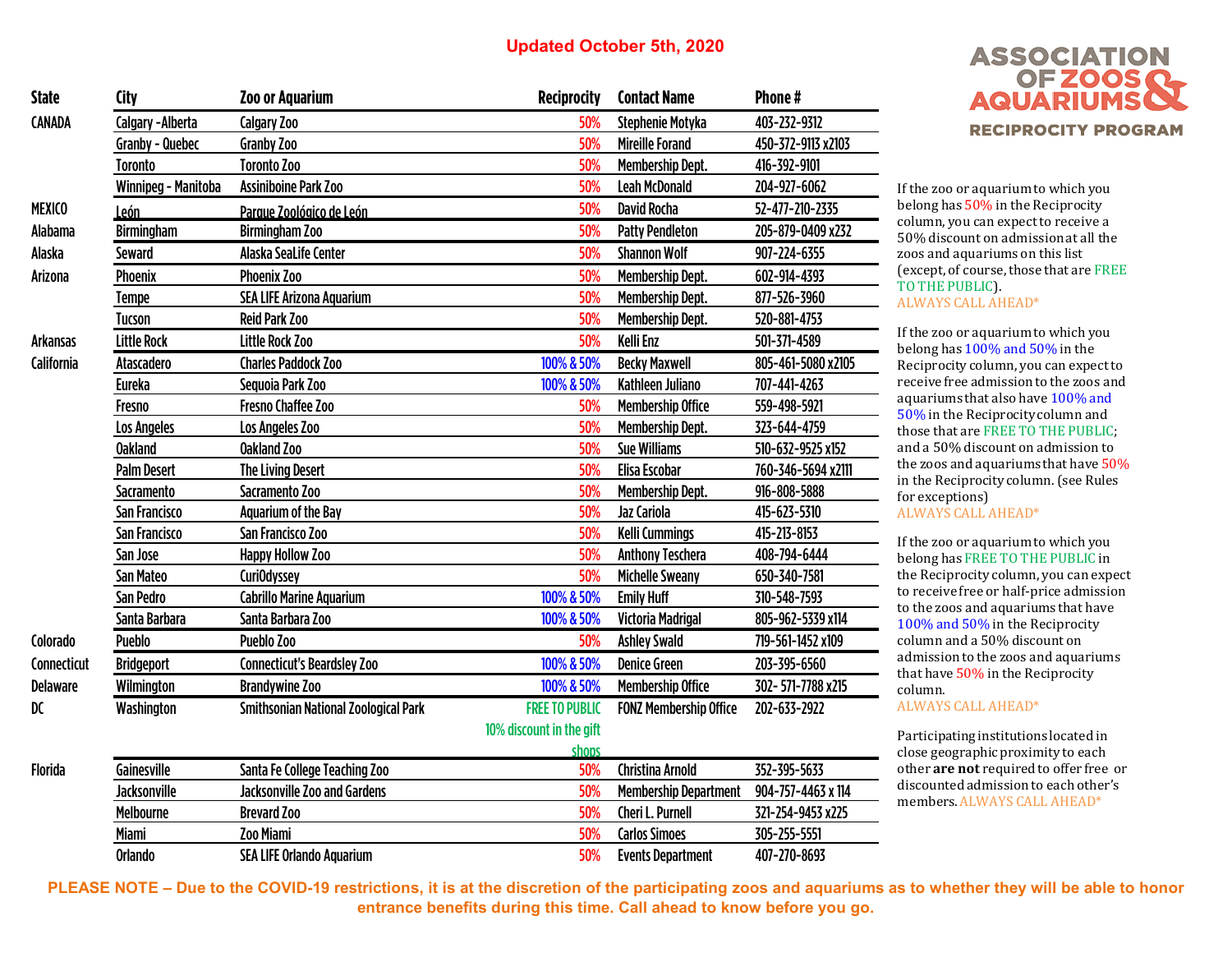| <b>State</b>    | City                   | <b>Zoo or Aquarium</b>                             | <b>Reciprocity</b>        | <b>Contact Name</b>       | Phone#             |
|-----------------|------------------------|----------------------------------------------------|---------------------------|---------------------------|--------------------|
| Florida         | <b>Sanford</b>         | <b>Central Florida Zoo &amp; Botanical Gardens</b> | 50%                       | <b>Janet Wagner</b>       | 407-323-4450 x100  |
|                 | Sarasota               | <b>Mote Marine Aquarium</b>                        | 50%                       | <b>Danielle Mosteller</b> | 941-388-4441x373   |
|                 | St. Augustine          | <b>Saint Augustine Alligator Farm</b>              | 50%                       | <b>Molly Ebersold</b>     | 904-824-3337 x10   |
|                 | <b>Tampa</b>           | ZooTampa at Lowry Park                             | 50%                       | <b>Meghan Parsons</b>     | 813-935-8552 x2356 |
|                 | <b>Tampa</b>           | <b>The Florida Aquarium</b>                        | 50%                       | <b>Heather Wilson</b>     | 813-273-4030       |
|                 | <b>West Palm Beach</b> | Palm Beach Zoo                                     | 50%                       | Napoleon Rossi            | 561-547-9453 x216  |
| Georgia         | Atlanta                | Zoo Atlanta                                        | 50%                       | <b>Member Services</b>    | 404-624-5662       |
| Idaho           | <b>Boise</b>           | Zoo Boise                                          | 100% & 50%                | Paige Cooper              | 208-608-7765       |
|                 | <b>Idaho Falls</b>     | Idaho Falls Zoo at Tautphaus Park                  | 100% & 50%                | <b>Laurie Gravatt</b>     | 208-612-8421       |
| <b>Illinois</b> | <b>Bloomington</b>     | <b>Miller Park Zoo</b>                             | 100% & 50%                | <b>Anthony Nelson</b>     | 309-434-2250       |
|                 | Chicago                | <b>Lincoln Park Zoo</b>                            | <b>FREE TO THE PUBLIC</b> | <b>Kate Fridholm</b>      | 312-742-2076       |
|                 |                        |                                                    | 10% discount on retail    |                           |                    |
|                 |                        |                                                    | and food purchases        |                           |                    |
|                 |                        |                                                    |                           |                           |                    |
|                 | <b>Decatur</b>         | Scovill Zoo                                        | 50%                       | <b>Kathy Winter</b>       | 217-421-7435       |
|                 | Peoria                 | Peoria Zoo                                         | 100% & 50%                | <b>Jenny Swanson</b>      | 309-681-3500       |
|                 | Wheaton                | Cosley Zoo                                         | 100% & 50%                | Natasha Fischer           | 630-665-5534       |
| Indiana         | <b>Evansville</b>      | Mesker Park Zoo & Botanic Garden                   | 100% & 50%                | Leigh Ann O'Donnell       | 812-435-0816       |
|                 | <b>Fort Wayne</b>      | Fort Wayne Children's Zoo                          | 50%                       | <b>Emma Forthofer</b>     | 260-427-6800       |
|                 | <b>South Bend</b>      | Potawatomi Zoo                                     | 50%                       | <b>Gabbie Brown</b>       | 574-235-7651       |
| lowa            | <b>Des Moines</b>      | <b>Blank Park Zoo</b>                              | 100% & 50%                | <b>Lisa Williams</b>      | 515-974-2600       |
|                 | <b>Dubuque</b>         | National Mississippi River Museum & Aquarium       | 50%                       | <b>Kimberly Mulheron</b>  | 563-557-9545 x220  |
| Kansas          | <b>Emporia</b>         | David Traylor Zoo of Emporia                       | <b>FREE TO THE PUBLIC</b> | Lori Heavener             | 620-341-4365       |
|                 |                        |                                                    | 25% off all merchandise   |                           |                    |
|                 | <b>Garden City</b>     | Lee Richardson Zoo                                 | <b>FREE TO THE PUBLIC</b> | <b>Samantha Norton</b>    | 620-276-6243       |
|                 |                        |                                                    | 10% off                   |                           |                    |
|                 |                        |                                                    | gifts/concessions; half-  |                           |                    |
|                 |                        |                                                    | price train               |                           |                    |
|                 | <b>Hutchinson</b>      | <b>Hutchinson Zoo</b>                              | <b>FREE TO THE PUBLIC</b> | <b>Kiley Buggeln</b>      | 620-694-2653       |
|                 |                        |                                                    | 20% discount in the gift  |                           |                    |
|                 |                        |                                                    | shop                      |                           |                    |
|                 | <b>Manhattan</b>       | Sunset Zoo                                         | 100% & 50%                | <b>Tammy L. Jones</b>     | 785-587-2737       |
| Kansas          | Salina                 | <b>Rolling Hills Zoo</b>                           | 50%                       | <b>Kathy Tolbert</b>      | 785-827-9488       |
|                 | <b>Topeka</b>          | <b>Topeka Zoological Park</b>                      | 100% & 50%                | <b>Melissa Hurley</b>     | 785-368-9161       |



If the zoo or aquarium to which you belong has 50% in the Reciprocity column, you can expect to receive a 50% discount on admission at all the zoos and aquariums on this list (except, of course, those that are FREE TO THE PUBLIC). ALWAYS CALL AHEAD\*

If the zoo or aquarium to which you belong has 100% and 50% in the Reciprocity column, you can expect to receive free admission to the zoos and aquariums that also have 100% and 50% in the Reciprocity column and those that are FREE TO THE PUBLIC; and a 50% discount on admission to the zoos and aquariums that have 50% in the Reciprocity column. (see Rules for exceptions) ALWAYS CALL AHEAD\*

If the zoo or aquarium to which you belong has FREE TO THE PUBLIC in the Reciprocity column, you can expect to receive free or half-price admission to the zoos and aquariums that have 100% and 50% in the Reciprocity column and a 50% discount on admission to the zoos and aquariums that have 50% in the Reciprocity column. ALWAYS CALL AHEAD\*

Participating institutions located in close geographic proximity to each other **are not** required to offer free or discounted admission to each other's members. ALWAYS CALL AHEAD\*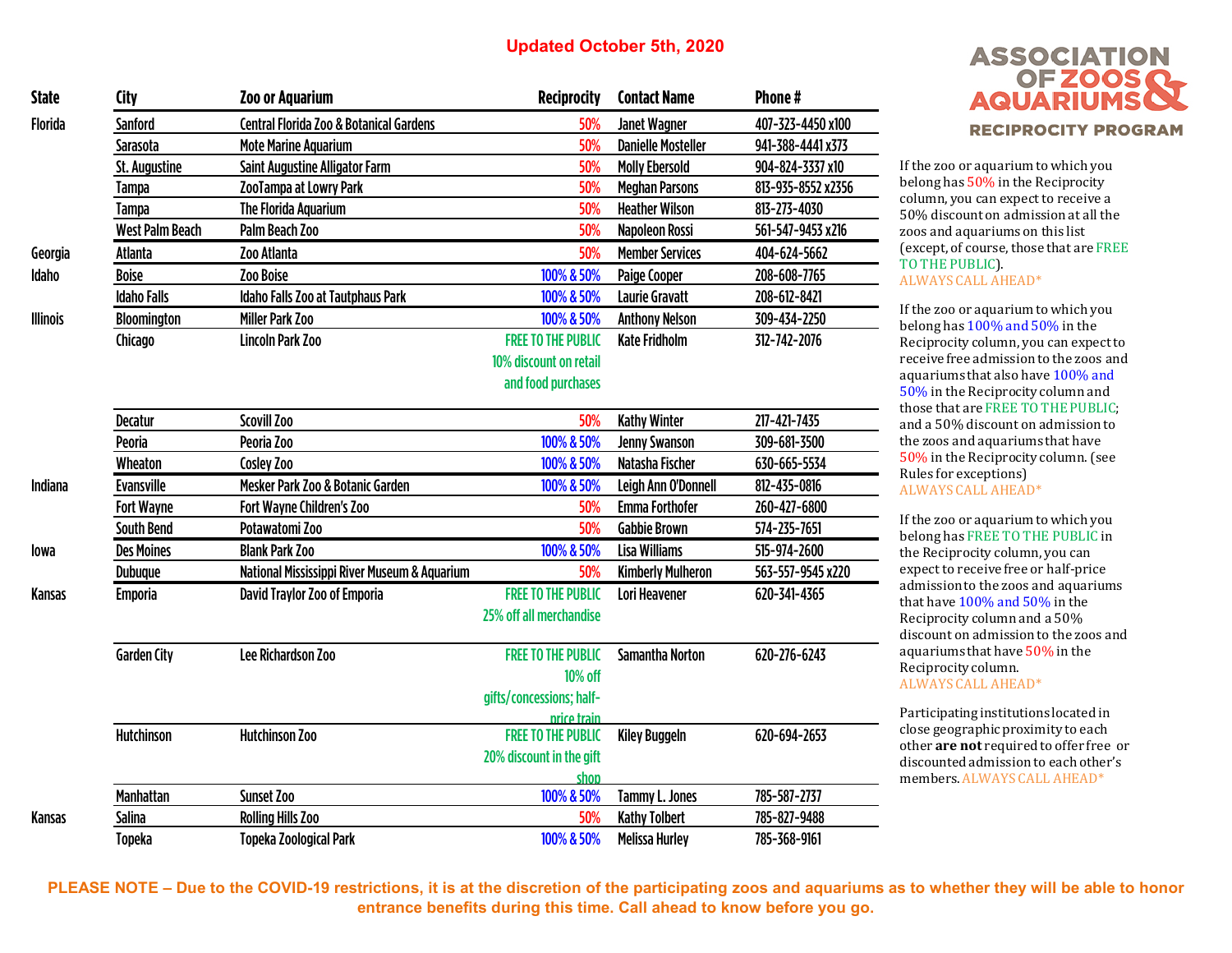| <b>State</b>                    | <b>City</b>             | <b>Zoo or Aquarium</b>                         | <b>Reciprocity</b>        | <b>Contact Name</b>      | Phone#             |
|---------------------------------|-------------------------|------------------------------------------------|---------------------------|--------------------------|--------------------|
| <b>Kansas</b>                   | Wichita                 | <b>Sedgwick County Zoo</b>                     | 50%                       | <b>Tonya Wright</b>      | 316-266-8288       |
| Kentucky                        | Louisville              | Louisville Zoological Garden                   | 50%                       | <b>Adam Shaft</b>        | 502-238-5600       |
| Louisiana                       | Alexandria              | Alexandria Zoo                                 | 100% & 50%                | <b>Lee Ann Whitt</b>     | 318-441-6833       |
| <b>Maryland</b>                 | <b>Baltimore</b>        | The Maryland Zoo in Baltimore                  | 50%                       | <b>Ally Lauer</b>        | 443-552-5280       |
| <b>Massachusetts</b>            | Attleboro               | <b>Capron Park Zoo</b>                         | 100% & 50%                | <b>Melanie Fernandes</b> | 774-203-1843       |
|                                 | <b>Boston</b>           | Franklin Park Zoo (Zoo New England)            | 50%                       | <b>Molly Tucker</b>      | 617-989-2076       |
|                                 | <b>Boston</b>           | <b>Museum of Science</b>                       | 100% & 50%                | <b>Sue MacLaren</b>      | 617-589-0394       |
|                                 | <b>New Bedford</b>      | <b>Buttonwood Park Zoo</b>                     | 100% & 50%                | <b>Membership Dept.</b>  | 508-991-4556 x 120 |
|                                 | <b>Stoneham</b>         | Stone Zoo (Zoo New England)                    | 50%                       | <b>Molly Tucker</b>      | 617-989-2076       |
| Michigan                        | <b>Auburn Hills</b>     | <b>SEA Life Michigan Aquarium</b>              | 50%                       | <b>Shelley Zapawa</b>    | 866-622-0605       |
|                                 | <b>Battle Creek</b>     | <b>Binder Park Zoo</b>                         | 50%                       | Vicki Taft               | 269-979-1351       |
|                                 | <b>Detroit</b>          | <b>Detroit Zoological Society</b>              | 50%                       | <b>Membership Dept.</b>  | 248-541-5717 x3    |
|                                 | <b>Grand Rapids</b>     | John Ball Zoological Garden                    | 100% & 50%                | <b>Abby Burch</b>        | 616-336-4301 x2001 |
|                                 | Lansing                 | <b>Potter Park Zoological Gardens</b>          | 100% & 50%                | <b>Kelly Gibson</b>      | 517-342-2717       |
|                                 | Saginaw                 | Saginaw Children's Zoo                         | 100% & 50%                | <b>Memberships</b>       | 989-759-1408       |
| Minnesota                       | <b>Apple Valley</b>     | Minnesota Zoo                                  | 50%                       | <b>Membership Dept.</b>  | 952-431-9339       |
|                                 | <b>Duluth</b>           | Lake Superior Zoo                              | 50%                       | Samantha Halligan        | 218-730-4500 x204  |
|                                 | St. Paul                | Como Park Zoo                                  | <b>FREE TO THE PUBLIC</b> | Kate Aksadi              | 651-487-8264       |
|                                 |                         |                                                | 15% discount in the gift  |                          |                    |
|                                 |                         |                                                | shon                      |                          |                    |
| <b>Missouri</b>                 | <b>Eureka</b>           | <b>Endangered Wolf Center</b>                  | 50%                       | Regina Mossotti          | 636-938-5900       |
|                                 | <b>Kansas City</b>      | <b>Kansas City Zoo</b>                         | 50%                       | <b>Ida Haefner</b>       | 816-595-1234       |
|                                 | <b>Kansas City</b>      | Sea Life Aquarium                              | 50%                       | <b>Guest Relations</b>   | 816-556-3232       |
|                                 | <b>Saint Louis</b>      | <b>Saint Louis Zoo</b>                         | <b>FREE TO THE PUBLIC</b> | <b>Lucia Clifton</b>     | 314-646-4540       |
|                                 |                         |                                                | <b>50% Adventure Pass</b> |                          |                    |
|                                 | Springfield             | <b>Dickerson Park Zoo</b>                      | 100% & 50%                | <b>Tammy Rash</b>        | 417-833-1570       |
| <b>Montana</b>                  | <b>Billings</b>         | <b>ZooMontana</b>                              | 100% & 50%                | <b>Kathy Barton</b>      | 406-652-8100 x 218 |
|                                 | <b>West Yellowstone</b> | <b>Grizzly &amp; Wolf Discovery Center</b>     | 50%                       | Erika Kuc                | 406-646-7001 x111  |
| Nebraska                        | Lincoln                 | <b>Lincoln Children's Zoo</b>                  | 100% & 50%                | <b>Shawn Toovey</b>      | 402-475-6741       |
|                                 | <b>Omaha</b>            | <b>Omaha's Henry Doorly Zoo &amp; Aquarium</b> | 50%                       | Sara Fox                 | 402-738-2094       |
| <b>Nebraska</b>                 | Scottsbluff             | <b>Riverside Discovery Center</b>              | 50%                       | <b>Kimber Duncan</b>     | 308-630-6230       |
| <b>New Hampshire Holderness</b> |                         | <b>Squam Lakes Natural Science Center</b>      | 50%                       | <b>Janet Robertson</b>   | 603-968-7194 x12   |

# **ASSOCIATION** OF ZOOS **AQUARIU RECIPROCITY PROGRAM**

If the zoo or aquarium to which you belong has 50% in the Reciprocity column, you can expect to receive a 50% discount on admission at all the zoos and aquariums on this list (except, of course, those that are FREE TO THE PUBLIC). ALWAYS CALL AHEAD\*

If the zoo or aquarium to which you belong has 100% and 50% in the Reciprocity column, you can expect to receive free admission to the zoos and aquariums that also have 100% and 50% in the Reciprocity column and those that are FREE TO THE PUBLIC; and a 50% discount on admission to the zoos and aquariums that have 50% in the Reciprocity column. (see Rules for exceptions) ALWAYS CALL AHEAD\*

If the zoo or aquarium to which you belong has FREE TO THE PUBLIC in the Reciprocity column, you can expect to receive free or half-price admission to the zoos and aquariums that have 100% and 50% in the Reciprocity column and a 50% discount on admission to the zoos and aquariums that have 50% in the Reciprocity column. ALWAYS CALL AHEAD\*

Participating institutions located in close geographic proximity to each other **are not** required to offer free or discounted admission to each other's members. ALWAYS CALL AHEAD\*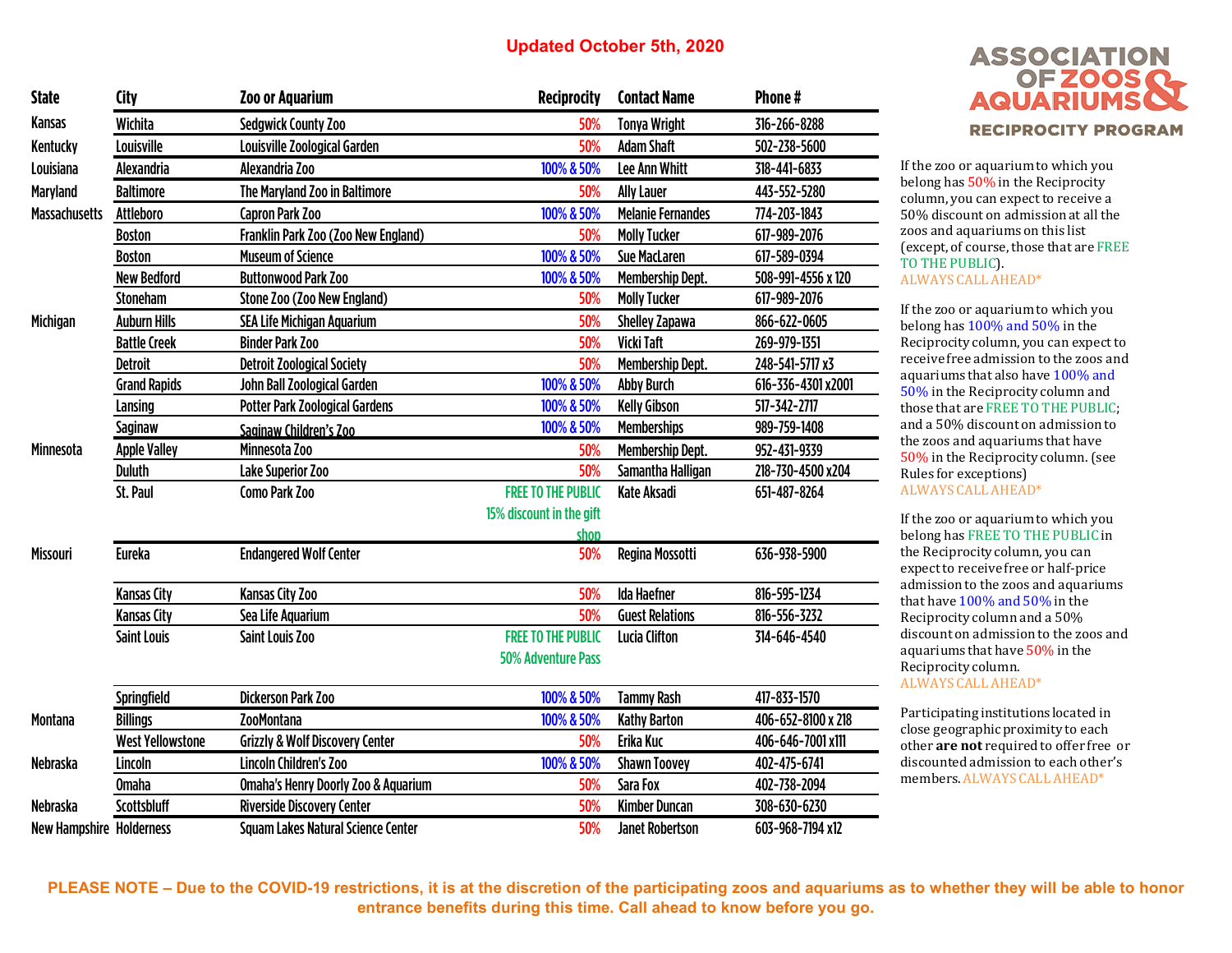| <b>State</b>          | City                  | <b>Zoo or Aquarium</b>                     | <b>Reciprocity</b>    | <b>Contact Name</b>          | Phone#              |
|-----------------------|-----------------------|--------------------------------------------|-----------------------|------------------------------|---------------------|
| <b>New Jersey</b>     | <b>Cape May</b>       | Cape May County Park and Zoo               | <b>FREE TO PUBLIC</b> | <b>Tracey Carr</b>           | 609-465-5271        |
|                       |                       |                                            | 10% off in gift shop  |                              |                     |
|                       | <b>Paramus</b>        | <b>Bergen County Zoo</b>                   | 100% & 50%            | <b>Marianne Vella</b>        | 201-262-3771        |
|                       | <b>West Orange</b>    | <b>Turtle Back Zoo</b>                     | 50%                   | <b>Kristina Van Sant</b>     | 973-731-5800 x241   |
| <b>New Mexico</b>     | Albuquerque           | <b>ABQ BioPark</b>                         | 50%                   | <b>Nichole Woods</b>         | 505-764-6280        |
|                       | Carlsbad              | Living Desert Zoo & Gardens State Park     | 100% & 50%            | Kathryn T. Law               | 575-887-5516        |
| <b>New York</b>       | <b>Buffalo</b>        | <b>Buffalo Zoo</b>                         | 50%                   | <b>Ron Reynolds</b>          | 716-995-6142        |
|                       | <b>Millbrook</b>      | <b>Trevor Zoo</b>                          | 100% & 50%            | Jessica Bennett              | 845-677-3704        |
|                       | Niagara Falls         | <b>Aquarium of Niagara</b>                 | 50%                   | <b>Joe Weickert</b>          | 716-285-3575        |
|                       | Rochester             | Seneca Park Zoo                            | 50%                   | <b>Erin Donnelly</b>         | 585-336-7212        |
|                       | <b>Staten Island</b>  | <b>Staten Island Zoo</b>                   | 100% & 50%            | Loretta Andersen             | 718-442-3100 x20    |
|                       | Syracuse              | <b>Rosamond Gifford Zoo at Burnet Park</b> | 50%                   | <b>Allison Angona</b>        | 315-435-8511 x130   |
|                       | Utica                 | Utica Zoo                                  | 100% & 50%            | <b>Amber Graves</b>          | 315-738-0472 x37    |
| <b>North Carolina</b> | <b>Asheboro</b>       | North Carolina Zoological Park             | 100% & 50%            | <b>Tonya Miller</b>          | 336-879-7258        |
|                       | <b>Asheville</b>      | Western North Carolina Nature Center       | 100% & 50%            | <b>Mitch Russell</b>         | 828-259-8092        |
|                       | <b>Atlantic Beach</b> | No. Carolina Aquarium at Pine Knoll Shores | 50%                   | Rebecca Desano               | 1-800-832-3474 x237 |
|                       | <b>Durham</b>         | <b>Museum of Life and Science</b>          | 50%                   | <b>Janet Hoshour</b>         | 919-220-5429        |
|                       | Greensboro            | <b>Greensboro Science Center</b>           | 100% & 50%            | <b>Erin Sherrill</b>         | 336-288-3769 x1305  |
|                       | <b>Kure Beach</b>     | No. Carolina Aquarium at Fort Fisher       | 50%                   | Rebecca Desano               | 1-800-832-3474 x237 |
|                       | <b>Manteo</b>         | No. Carolina Aquarium at Roanoke Island    | 50%                   | Rebecca Desano               | 1-800-832-3474 x237 |
| <b>North Dakota</b>   | <b>Bismarck</b>       | Dakota Zoo                                 | 100% & 50%            | <b>Terry Lincoln</b>         | 701-223-7543        |
|                       | <b>Fargo</b>          | <b>Red River Zoo</b>                       | 100% & 50%            | <b>Sara Winch</b>            | 701-277-9240 x305   |
|                       | <b>Minot</b>          | <b>Roosevelt Park Zoo</b>                  | 100% & 50%            | <b>Jennifer Kleen</b>        | 701-857-4166        |
|                       | Wahpeton              | Chahinkapa Zoo                             | 100% & 50%            | <b>Guest Service Manager</b> | 701-642-8709        |
| Ohio                  | Akron                 | <b>Akron Zoological Park</b>               | 50%                   | <b>Ally Tatlow</b>           | 330-375-2550 x7246  |
|                       | Cincinnati            | Cincinnati Zoo & Botanical Garden          | 50%                   | <b>Alix Gasser</b>           | 513-559-7788        |
|                       | Cleveland             | <b>Cleveland Metroparks Zoo</b>            | 50%                   | Jason Orlando                | 216-635-3355        |
|                       | <b>Columbus</b>       | <b>Columbus Zoo and Aquarium</b>           | 50%                   | <b>Jenny Terman</b>          | 614-724-3489        |
|                       | Cumberland            | <b>The Wilds</b>                           | 50%                   | <b>Jenny Terman</b>          | 614-724-3489        |
|                       | Dayton                | <b>Boonshoft Museum of Discovery</b>       | 100% & 50%            | <b>Emily Van Leeuwen</b>     | 937-275-7431 x152   |
| <b>Ohio</b>           | <b>Port Clinton</b>   | African Safari Wildlife Park               | 50%                   | <b>Kelsey Keller</b>         | 800-521-2660 x7     |
| <b>Ohio</b>           | <b>Toledo</b>         | The Toledo Zoo                             | 50%                   | <b>Tana M. Benford</b>       | 419-385-5721 x3024  |
| <b>Oklahoma</b>       | Oklahoma City         | Oklahoma City Zoo and Botanical Garden     | 50%                   | <b>Guest Services</b>        | 405-425-0262        |
|                       | Tulsa                 | Tulsa Zoo                                  | 50%                   | <b>Patrick Weisz</b>         | 918-669-6607        |
| <b>Oregon</b>         | <b>Portland</b>       | Oregon Zoo                                 | 50%                   | <b>Kym Amador</b>            | 503-220-5737        |
|                       |                       |                                            |                       |                              |                     |



If the zoo or aquarium to which you belong has 50% in the Reciprocity column, you can expect to receive a 50% discount on admission at all the zoos and aquariums on this list (except, of course, those that are FREE TO THE PUBLIC).

#### ALWAYS CALL AHEAD\*

If the zoo or aquarium to which you belong has 100% and 50% in the Reciprocity column, you can expect to receive free admission to the zoos and aquariums that also have 100% and 50% in the Reciprocity column and those that are FREE TO THE PUBLIC; and a 50% discount on admission to the zoos and aquariums that have 50% in the Reciprocity column. (see Rules for exceptions)

ALWAYS CALL AHEAD\*

If the zoo or aquarium to which you belong has FREE TO THE PUBLIC in the Reciprocity column, you can expect to receive free or half-price admission to the zoos and aquariums that have 100% and 50% in the Reciprocity column and a 50% discount on admission to the zoos and aquariums that have 50% in the Reciprocity column.

ALWAYS CALL AHEAD\*

Participating institutions located in close geographic proximity to each other **are not** required to offer free or discounted admission to each other's members. ALWAYS CALL AHEAD\*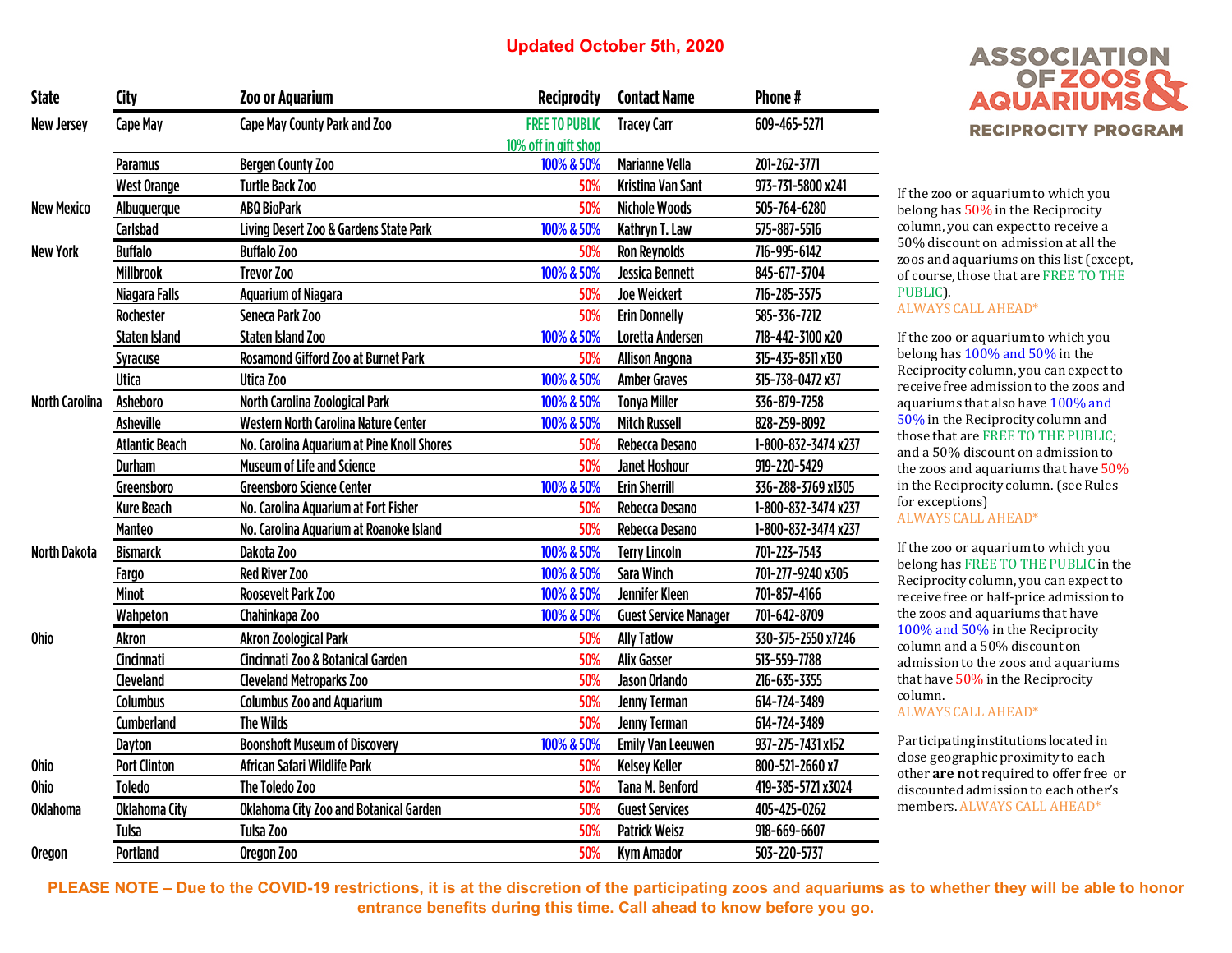| <b>State</b>          | City                  | <b>Zoo or Aquarium</b>                         | <b>Reciprocity</b> | <b>Contact Name</b>                                                                                                                                                                                                                                                                                                                                                                                                                                                                                                                                                                                                                                                                                                                                                                                                            | Phone#              |
|-----------------------|-----------------------|------------------------------------------------|--------------------|--------------------------------------------------------------------------------------------------------------------------------------------------------------------------------------------------------------------------------------------------------------------------------------------------------------------------------------------------------------------------------------------------------------------------------------------------------------------------------------------------------------------------------------------------------------------------------------------------------------------------------------------------------------------------------------------------------------------------------------------------------------------------------------------------------------------------------|---------------------|
| <b>Oregon</b>         | Winston               | <b>Wildlife Safari</b>                         | 50%                | <b>Guest Services</b>                                                                                                                                                                                                                                                                                                                                                                                                                                                                                                                                                                                                                                                                                                                                                                                                          | 541-679-6761 x210   |
| Pennsylvania          | Erie                  | <b>Erie Zoological Society</b>                 | 100% & 50%         | Lisa Estes                                                                                                                                                                                                                                                                                                                                                                                                                                                                                                                                                                                                                                                                                                                                                                                                                     | 814-864-4091        |
|                       | <b>Hershey</b>        | <b>ZOOAMERICA North American Wildlife Park</b> | 100% & 50%         | <b>Dee Nixon</b>                                                                                                                                                                                                                                                                                                                                                                                                                                                                                                                                                                                                                                                                                                                                                                                                               | 717-534-3123        |
|                       | Norristown            | <b>Elmwood Park Zoo</b>                        | 50%                | <b>James Sheard</b>                                                                                                                                                                                                                                                                                                                                                                                                                                                                                                                                                                                                                                                                                                                                                                                                            | 610-277-3825        |
|                       | Philadelphia          | Philadelphia Zoo                               | 50%                | <b>Member Services</b>                                                                                                                                                                                                                                                                                                                                                                                                                                                                                                                                                                                                                                                                                                                                                                                                         | 215-243-5254        |
|                       | Pittsburgh            | <b>National Aviary</b>                         | 50%                | Lori Urbowitz                                                                                                                                                                                                                                                                                                                                                                                                                                                                                                                                                                                                                                                                                                                                                                                                                  | 412-323-7235        |
|                       | Schnecksville         | Lehigh Valley Zoo                              | 100% & 50%         | Membership                                                                                                                                                                                                                                                                                                                                                                                                                                                                                                                                                                                                                                                                                                                                                                                                                     | 610-799-4171 x225   |
| <b>Rhode Island</b>   | Providence            | Roger Williams Park Zoo                        | 50%                | <b>Elizabeth Grover</b>                                                                                                                                                                                                                                                                                                                                                                                                                                                                                                                                                                                                                                                                                                                                                                                                        | 401-941-3910 x369   |
| <b>South Carolina</b> | Columbia              | Riverbanks Zoo & Garden                        | 50%                | <b>Membership Services</b>                                                                                                                                                                                                                                                                                                                                                                                                                                                                                                                                                                                                                                                                                                                                                                                                     | 803-779-8717        |
|                       | Greenville            | <b>Greenville Zoo</b>                          | 50%                | <b>Olitsia Marshall</b>                                                                                                                                                                                                                                                                                                                                                                                                                                                                                                                                                                                                                                                                                                                                                                                                        | 864-467-4542        |
| <b>South Dakota</b>   | <b>Sioux Falls</b>    | Great Plains Zoo & Delbridge Museum            | 50%                | <b>Nicole Bruning</b>                                                                                                                                                                                                                                                                                                                                                                                                                                                                                                                                                                                                                                                                                                                                                                                                          | 605-367-8313 x118   |
|                       | Watertown             | <b>Bramble Park Zoo</b>                        | 100% & 50%         | <b>Kim Konrad</b>                                                                                                                                                                                                                                                                                                                                                                                                                                                                                                                                                                                                                                                                                                                                                                                                              | 605-882-6269        |
| <b>Tennessee</b>      | Chattanooga           | Chattanooga Zoo at Warner Park                 | 100% & 50%         | <b>Membership Manager</b>                                                                                                                                                                                                                                                                                                                                                                                                                                                                                                                                                                                                                                                                                                                                                                                                      | 423-697-1322        |
|                       | Knoxville             | <b>Zoo Knoxville</b>                           | 50%                | Membership                                                                                                                                                                                                                                                                                                                                                                                                                                                                                                                                                                                                                                                                                                                                                                                                                     | 865-637-5331 x 1011 |
|                       | <b>Memphis</b>        | The Memphis Zoo                                | 50%                | <b>Membership</b>                                                                                                                                                                                                                                                                                                                                                                                                                                                                                                                                                                                                                                                                                                                                                                                                              | 901-333-6668        |
|                       | <b>Nashville</b>      | Nashville Zoo, Inc.                            | 50%                | <b>Ariel Daniel</b>                                                                                                                                                                                                                                                                                                                                                                                                                                                                                                                                                                                                                                                                                                                                                                                                            | 615-833-1534        |
| <b>Texas</b>          | <b>Abilene</b>        | Abilene Zoological Gardens                     | 100% & 50%         | <b>Robbie Burleson</b><br>325-676-6451<br>956-546-7187 x343/344<br><b>Abby Vazquez</b><br><b>Erin Kane</b><br>361-881-1340<br>50%<br>50%<br><b>Karen Miles</b><br>469-554-7431<br>50%<br>Bea Uranga<br>915-212-2833<br>50%<br><b>Member Services</b><br>817-759-7337<br>50%<br>713-533-6535<br><b>Nathalie Jolicoeur</b><br><b>Brittany Thacker</b><br>936-630-0575<br>50%<br><b>Frank Pesina</b><br>210-734-7184 x1811<br>50%<br><b>Mike Tucker</b><br>903-593-0121 x224<br><b>Kristi Webb</b><br>254-750-8415<br>801-584-1741<br>50%<br><b>Kara Anderson</b><br><b>Jeff Jones</b><br>801-596-8500<br>Lori Lampert<br>757-441-2374 x242<br>50%<br>50%<br><b>Taylor Saunders</b><br>757-385-0279<br><b>Membership Dept.</b><br>50%<br>206-548-2425<br>50%<br><b>Dana Brown</b><br>253-404-3656<br>Shawnna Cook<br>304-243-4122 |                     |
|                       | <b>Brownsville</b>    | <b>Gladys Porter Zoo</b>                       | 100% & 50%         |                                                                                                                                                                                                                                                                                                                                                                                                                                                                                                                                                                                                                                                                                                                                                                                                                                |                     |
|                       | <b>Corpus Christi</b> | <b>Texas State Aquarium</b>                    |                    |                                                                                                                                                                                                                                                                                                                                                                                                                                                                                                                                                                                                                                                                                                                                                                                                                                |                     |
|                       | <b>Dallas</b>         | <b>Dallas Zoo</b>                              |                    |                                                                                                                                                                                                                                                                                                                                                                                                                                                                                                                                                                                                                                                                                                                                                                                                                                |                     |
|                       | El Paso               | El Paso Zoo                                    |                    |                                                                                                                                                                                                                                                                                                                                                                                                                                                                                                                                                                                                                                                                                                                                                                                                                                |                     |
|                       | <b>Fort Worth</b>     | Fort Worth Zoo                                 |                    |                                                                                                                                                                                                                                                                                                                                                                                                                                                                                                                                                                                                                                                                                                                                                                                                                                |                     |
|                       | Houston               | <b>Houston Zoo</b>                             |                    |                                                                                                                                                                                                                                                                                                                                                                                                                                                                                                                                                                                                                                                                                                                                                                                                                                |                     |
|                       | Lufkin                | <b>Ellen Trout Zoo</b>                         | 100% & 50%         |                                                                                                                                                                                                                                                                                                                                                                                                                                                                                                                                                                                                                                                                                                                                                                                                                                |                     |
|                       | San Antonio           | San Antonio Zoo                                |                    |                                                                                                                                                                                                                                                                                                                                                                                                                                                                                                                                                                                                                                                                                                                                                                                                                                |                     |
|                       | <b>Tyler</b>          | <b>Caldwell Zoo</b>                            |                    |                                                                                                                                                                                                                                                                                                                                                                                                                                                                                                                                                                                                                                                                                                                                                                                                                                |                     |
|                       | Waco                  | <b>Cameron Park Zoo</b>                        | 100% & 50%         |                                                                                                                                                                                                                                                                                                                                                                                                                                                                                                                                                                                                                                                                                                                                                                                                                                |                     |
| <b>Utah</b>           | <b>Salt Lake City</b> | Utah's Hogle Zoo                               |                    |                                                                                                                                                                                                                                                                                                                                                                                                                                                                                                                                                                                                                                                                                                                                                                                                                                |                     |
|                       | Salt Lake City        | <b>Tracy Aviary</b>                            | 100% & 50%         |                                                                                                                                                                                                                                                                                                                                                                                                                                                                                                                                                                                                                                                                                                                                                                                                                                |                     |
| <b>Virginia</b>       | <b>Norfolk</b>        | Virginia Zoo                                   |                    |                                                                                                                                                                                                                                                                                                                                                                                                                                                                                                                                                                                                                                                                                                                                                                                                                                |                     |
|                       | Virginia Beach        | Virginia Aquarium & Marine Science Center      |                    |                                                                                                                                                                                                                                                                                                                                                                                                                                                                                                                                                                                                                                                                                                                                                                                                                                |                     |
| Washington            | <b>Seattle</b>        | <b>Woodland Park Zoo</b>                       |                    |                                                                                                                                                                                                                                                                                                                                                                                                                                                                                                                                                                                                                                                                                                                                                                                                                                |                     |
|                       | <b>Tacoma</b>         | Point Defiance Zoo & Aquarium                  |                    |                                                                                                                                                                                                                                                                                                                                                                                                                                                                                                                                                                                                                                                                                                                                                                                                                                |                     |
| <b>West Virginia</b>  | Wheeling              | Oglebay's Good Zoo                             | 100% & 50%         |                                                                                                                                                                                                                                                                                                                                                                                                                                                                                                                                                                                                                                                                                                                                                                                                                                |                     |



If the zoo or aquarium to which you belong has 50% in the Reciprocity column, you can expect to receive a 50% discount on admission at all the zoos and aquariums on this list (except, of course, those that are FREE TO THE PUBLIC).

#### ALWAYS CALL AHEAD\*

If the zoo or aquarium to which you belong has 100% and 50% in the Reciprocity column, you can expect to receive free admission to the zoos and aquariums that also have 100% and 50% in the Reciprocity column and those that are FREE TO THE PUBLIC; and a 50% discount on admission to the zoos and aquariums that have 50% in the Reciprocity column. (see Rules for exceptions)

ALWAYS CALL AHEAD\*

If the zoo or aquarium to which you belong has FREE TO THE PUBLIC in the Reciprocity column, you can expect to receive free or half-price admission to the zoos and aquariums that have 100% and 50% in the Reciprocity column and a 50% discount on admission to the zoos and aquariums that have 50% in the Reciprocity column.

ALWAYS CALL AHEAD\*

Participating institutions located in close geographic proximity to each other **are not** required to offer free or discounted admission to each other's members. ALWAYS CALL AHEAD\*